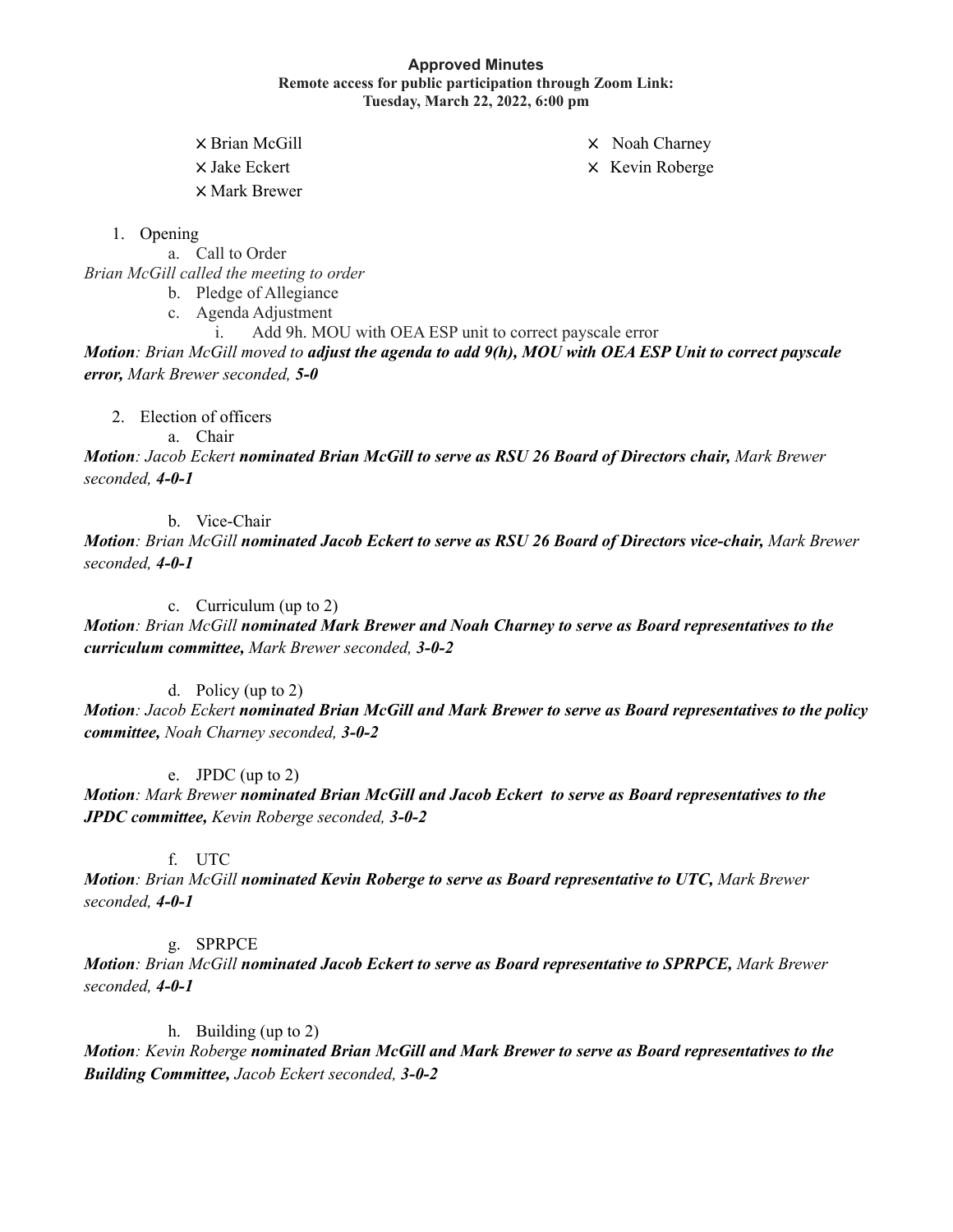i. Wellness

*Motion: Brian McGill nominated Noah Charney to serve as Board chair of the Wellness Committee, Jacob Eckert seconded, 3-0-2*

#### i. DEI (up to 2)

*Motion: Mark Brewer nominated Brian McGill and Kevin Roberge to serve on the DEI Committee, Jacob Eckert seconded, 3-0-2*

#### k. Stipend

*Motion: Brian McGill nominated Kevin Roberge to serve on the Stipend Committee, Mark Brewer seconded, 4-0-1*

3. Consideration of the Minutes

a. March 8, 2022

Motion: Brian McGill moved to approve the March 8, 2022 minutes as presented, Mark Brewer seconded, 5-0

- 4. Approval of Warrants
	- a. Payroll 19
	- b. February Maine PERS
	- c. Warrant 19
	- d. BAN 54

*Motion: Brian McGill moved to approve the slate of warrants as presented, Mark Brewer seconded, 5-0*

- 5. Public Comment
	- a. Laura Cost-Kirkpatrick, student, spoke in favor of keeping the MUSE block in the OHS schedule.
	- b. Isaak Swartz, student, also spoke positively about keeping the MUSE block.
	- c. Nick Newman, student, spoke favorably about MUSE and how it helps their schedule and overcoming conflicts for space in their schedule.
	- d. Katherine Kotahla, student, fears that students would not be able to fit arts and music classes into their schedule if there were not a MUSE block at the high school.
	- e. Rose Sunderland-McKay, student, spoke positively about arts education.
	- f. Summer Sunderland, parent, thinks that it is important for Orono schools to reflect the values of the community and continue to support arts education.
	- g. Erin Lanigan, parent, questions the timing of the proposed removal of the MUSE block combined with the reduction in instructional time of the OHS/OMS vocal music instructor.
	- h. Emily Jackson Sanborn, parent and staff member, thinks that it is important to maintain a non-competing arts block in the high school schedule.
	- i. Nancy Marks, parent, finds it unfathomable that the elimination of the MUSE block would coincide with the completion of the performing arts center.
	- j. Rowan Jackson Sanborn, student, agrees with all of those who have spoken, and urges for MUSE to continue.
	- k. Catherine Thibodeau, parent, advises against the removal of the MUSE block from the OHS schedule.
	- l. Summer Sunderland, parent, spoke again on the mental health benefits of arts in the schools.
- 6. Acknowledgments
	- a. Meredith Higgins, superintendent, welcomes Noah Charney and Kevin Roberge to the Board of Directors. Supt. Higgins also acknowledges Shana Goodall for her hard work over the Friday, March 18, PD day.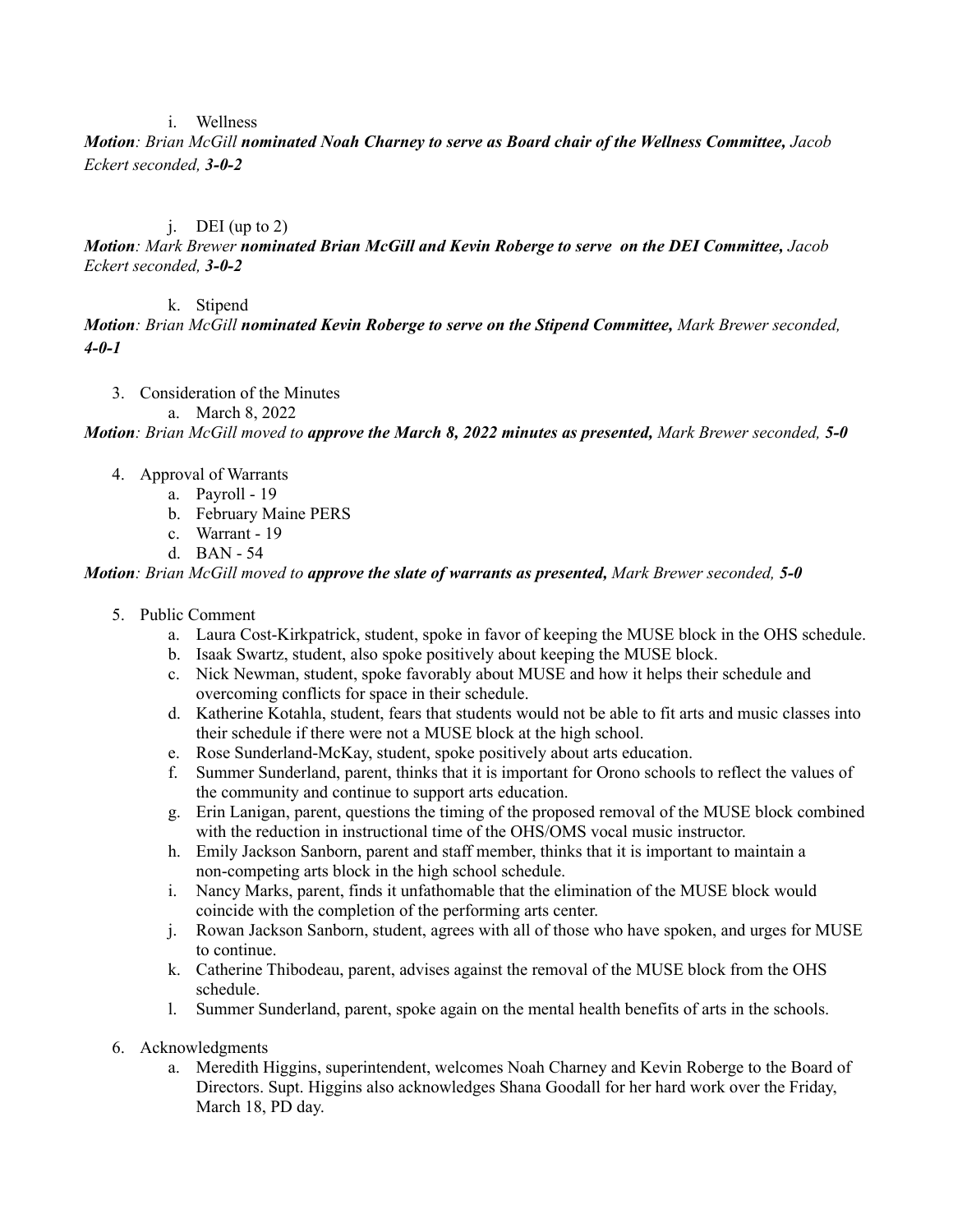#### 7. Reports

- a. Director Reports
	- i. Lisa Smith- Special Services Director
		- 1. All education technician positions are filled!
		- 2. CORE sent a letter to Lisa Smith and Sam Runco, thanking them for the social worker services provided this school year.
	- ii. Meredith Diamond- Curriculum Coordinator
		- 1. The Equity Team is beginning the task of developing an action plan from the equity report.
		- 2. Worked with faculty across buildings to learn to work with advanced learners.
		- 3. Tech Committee has a draft statement of philosophy.
- b. Superintendent Report
	- i. Asa attendance waiver request (October 6, 2021 & February 9, 2022)
		- 1. Superintendent Higgins is seeking a waiver for the 2 days this school year missed by only for Asa students.

# Motion: Brian McGill moved for the Board to approve the writing of a letter asking for the Maine Department *of Education to waive the school days missed only by Asa Adams students, Mark Brewer seconded, 5-0*

- ii. Solar credits proposal
	- 1. Discussion of solar credits moved to Action Items
- iii. Asa Principal & Curriculum Coordinator Interview Committees
	- 1. Board members are needed to serve on the hiring committees
		- a. Asa Principal
			- i. Noah Charney
			- ii. Kevin Roberge
		- b. Director of Learning
			- i. Mark Brewer
			- ii. Brian McGill
- iv. OHS Schedule Study Report
	- 1. Meredith Diamond presented the findings and recommendations of the OHS Schedule Committee
	- 2. Committee has been working since late fall to develop the best daily schedule for students
	- 3. MUSE block is not being used effectively by most students
	- 4. The recommended schedule for 22-23 will change to an 8 block schedule with alternating days.

#### 8. Discussion Items

- a. COVID Discussion
	- i. The second round of March vaccination clinic is scheduled for the week of the 7-11
	- ii. Schools are now mask optional
- b. Board self-evaluation reflection
	- i. Discussion postponed to April 5, 2022 meeting
- c. FY 23 Budget (handouts)
	- i. Changes since last Board meeting:
		- 1. Fine-tuning expenditures and expenditures
			- a. Revenue projections are up for tuition students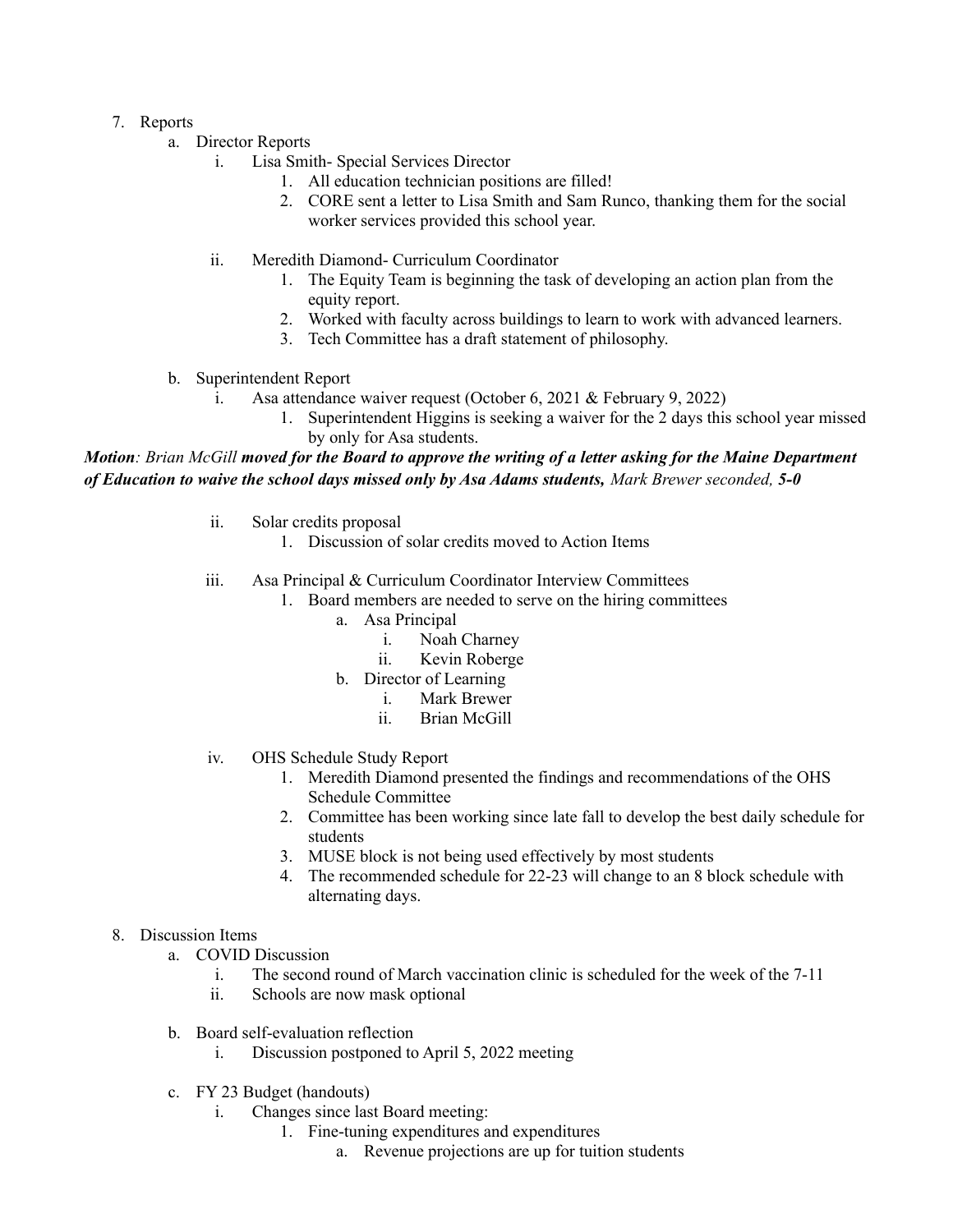- b. Added expenditures for heating and fuel costs
- ii. Handout with cost-saving budgetary measures

#### d. FY 23 Calendar (handout)

i. Proposed calendar with monthly half days and a change in Thanksgiving break week

#### 9. Action Items

- a. Staff Nominations
	- i. Co-curricular nominations

*Motion: Brian McGill moved to approve the slate of co-curricular nominations as presented, Mark Brewer seconded, 5-0*

b. Policies

i. Second Read

1. IHA - Curriculum

*Motion: Brian McGill moved to approve the adoption of policy IHA- Curriculum, Mark Brewer seconded, 5-0*

ii. Revision

1. AD - Educational philosophy and mission

*Motion: Brian McGill moved to approve the adoption of policy AD- Educational philosophy and mission, Mark Brewer seconded, 5-0*

2. IIB - Class Size

Motion: Brian McGill moved to approve the adoption of policy IIB- Class Size, Mark Brewer seconded, 5-0

## 3. IJOA - Field trips and student travel

Motion: Brian McGill moved to approve the adoption of policy IJOA- Field trips and student travel, Mark *Brewer seconded, 5-0*

c. SRRF Award - Asa Ventilation Project

*Motion: Brian McGill moved that the vote entitled, "Vote to Authorize \$72,011 School Revolving Renovation Fund Loan Forgiveness Grant Financing," be approved in form presented to this meeting and that the* Secretary file an attested copy of said vote with the minutes of this meeting, Mark Brewer seconded, 5-0

d. Honeywell Project Development Agreement

*Motion: Brian McGill moved to authorize the superintendent to sign a contract with Honeywell, Mark Brewer seconded, 5-0*

- e. ESP Job Description Revisions
	- i. Educational Technician
	- ii. Administrative Assistant
	- iii. Food Service
	- iv. Custodian
	- v. Technology Assistant

*Motion: Brian McGill moved to approve the modified job descriptions for Educational Technician at three levels, Administrative Assistant, and Technology Assistant, Mark Brewer seconded, 5-0*

- f. Stipend Approvals
	- i. OHS Softball Assistant Coach
	- ii. Special Olympics
	- iii. Robotics